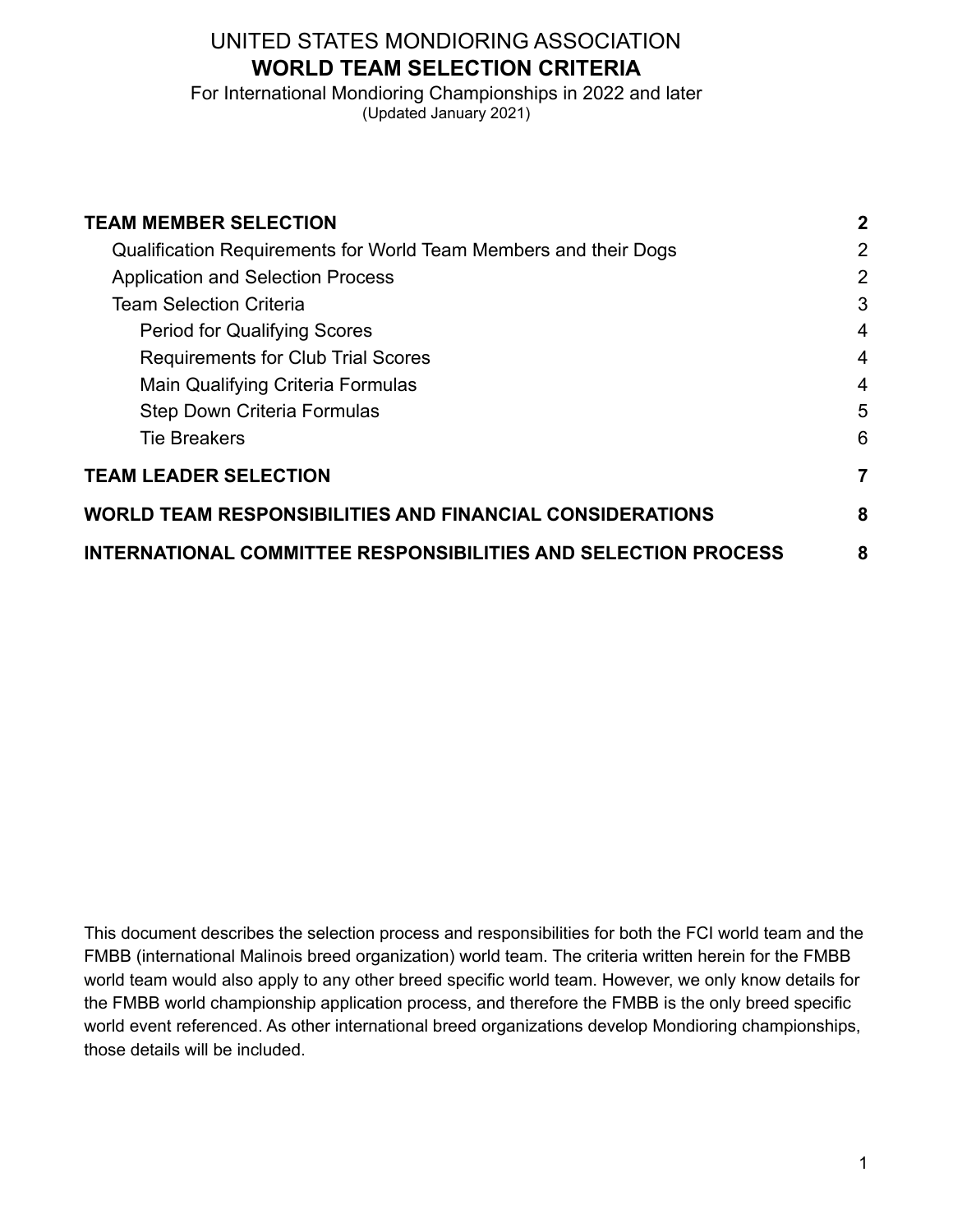(Updated December 2020)

## <span id="page-1-0"></span>**TEAM MEMBER SELECTION**

#### <span id="page-1-1"></span>**Qualification Requirements for World Team Members and their Dogs**

- 1. Team members should reflect the highest level of good sportsmanship, ethics and conduct in our sport and organization. Team members must have had no documented and/or verifiable record of poor sportsmanship, misconduct or animal abuse within the qualifying period (see below, #3, entitled "Period for Qualifying Scores").
- 2. Team members must be members in good standing with the USMRA and with their international breed organization.
- 3. Team members must be a resident of the United States, having resided here for at least the previous two years prior to submission of declaration.
- 4. Upon request, the handler must present valid documentation of residency of the dog in the United States for the previous 12 months prior to submission of declaration. Valid documents would include, but not exclude, veterinarian records, AKC records, and bill of sale or import documents.
- 5. The dog must be registered with the AKC and meet all FCI documentation and identification requirements.
- 6. Male dogs must have 2 normal testicles in the scrotum. Exception for neutered males: If the owner has a veterinarian's certification documenting that two testicles were removed during neutering for health related purposes, the dog is qualified to participate in the championships.

#### <span id="page-1-2"></span>**Application and Selection Process**

- 1. Complete the applicable World Team Member declaration form found on the [USMRA website's International Page](http://www.usmondioring.org/international/) by the deadline below:
	- a. For FCI World Championship Team: July 15 at midnight PST (of the year of the championship).
	- b. For FMBB Championship Team: December 31st at midnight PST (of the year preceding the championship).
	- c. **If the declaration form and required attachments (listed below) are not received and correct, by the above deadlines, the competitor will not be considered for the team.** If you are not sure if you have the correct paperwork for you or your dog, please declare well in advance. This will give the International Committee a chance to review submitted paperwork and provide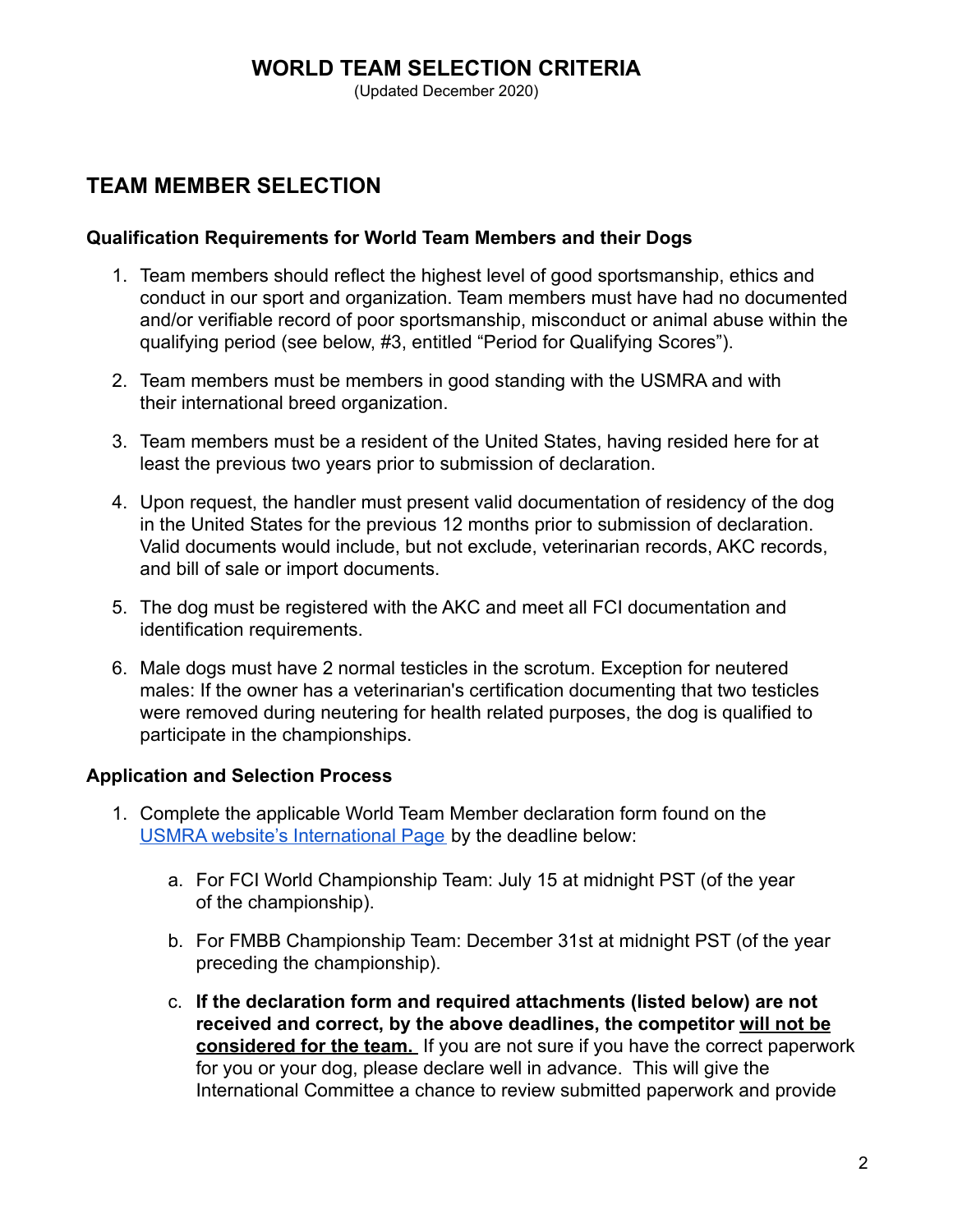(Updated December 2020)

you with input as to what items need to be corrected (if any) as well as give you time to rectify your paperwork prior to the deadline.

- 2. The form requires the following attachments:
	- a. The dog's AKC registration certificate
	- b. The dog's AKC pedigree
	- c. Copy of the dog's scorebook page 1 and relevant score pages
	- d. Rabies vaccine documentation with microchip number noted
	- e. Copy of Sociability test certificate
	- f. Copy of the handlers passport
	- g. Photo of handler and their dog
- 3. Submitted declaration forms and attachments will be received by the USMRA Secretary and sent to the USMRA International Committee for review.
	- a. The International Committee will review each applicant against the criteria outlined in this document and recommend the qualifying teams and Team Leader to the USMRA Board of Directors by July 25th for FCI and by January 10th for FMBB.
	- b. The USMRA Board of Directors will vote to approve the final team by July 30th for FCI and by January 15th for FMBB.
	- c. FMBB: The USMRA International Committee Chair will notify the AWMA of the selected team.
- 4. If you are accepted for the team, a \$250 deposit will be required by the USMRA. The International Chair will send accepted team members the instructions and deadline for the deposit payment. *The deposit will be returned if you are not selected. If you are selected, it will be returned to you once you have competed at the World Championships.*
- 5. The number of USMRA dog/handler teams selected will be in accordance with the rules of the particular international championship.
- 6. A waiting list of applicants will be established to fill any vacant spots that become available. The waiting list will include competitors that have submitted the declaration form by deadline, but were lower on the list and did not make the team initially. If a full team cannot be filled from the applicants and the waiting list, a partial team will participate in the Championships. *Any declared team member declining or forfeiting*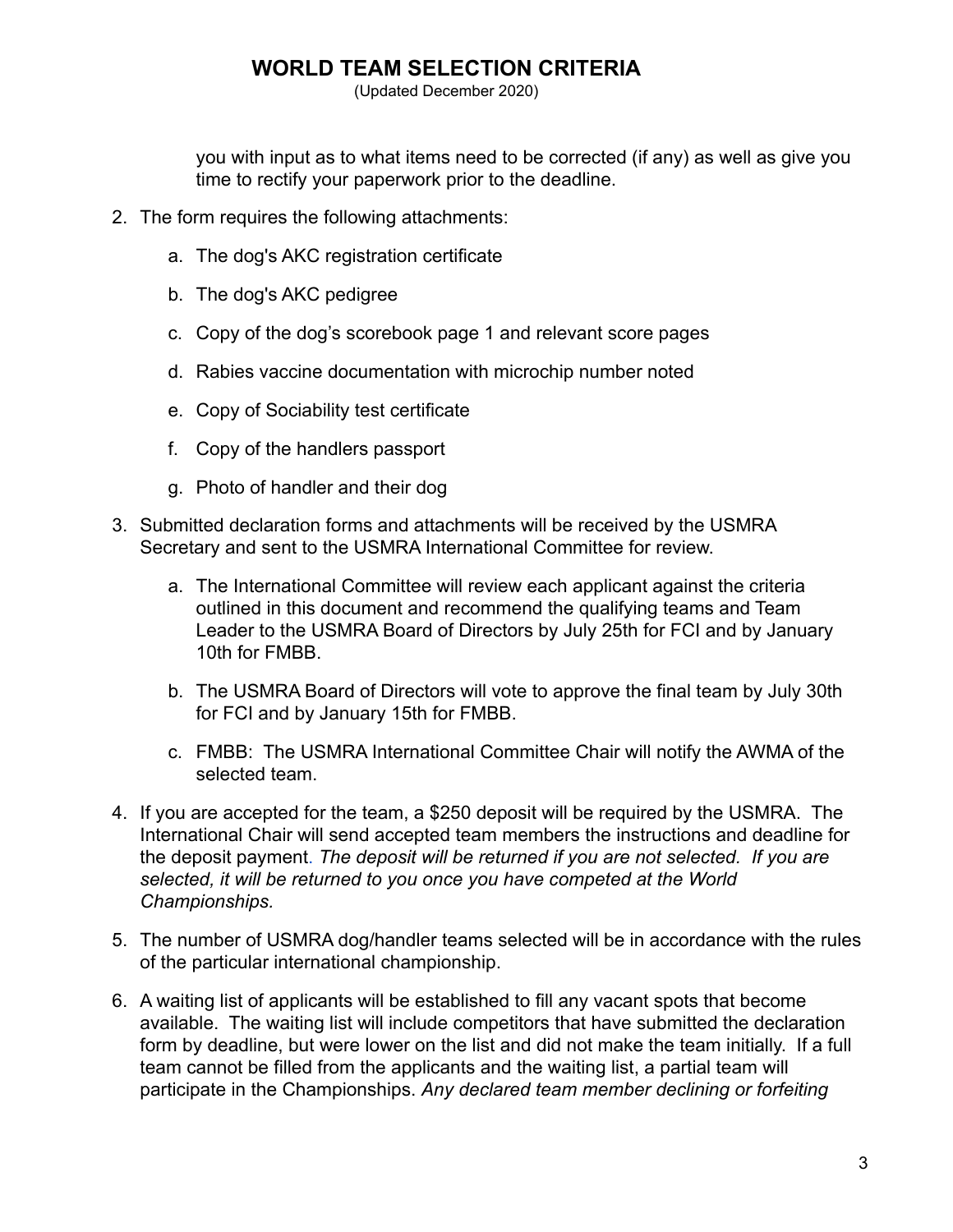(Updated December 2020)

*their position on the World Team that decides to re-apply, will be placed at the end of the waiting list.*

#### <span id="page-3-0"></span>**Team Selection Criteria**

- 1. For FCI World Team: If the winner of the USMRA National Championship at Level 3 (MR3) attains a passing score at the National Championship, they will automatically be selected as one of the team members for that year's FCI World Team to compete at the FCI World Championship. *The winner of the National Championship at levels MR1 and MR2 will not automatically be selected for that year's FCI World Team. They will need to qualify via the below Main Criteria or Step Down Criteria.*
- 2. Score and Title Requirements: During the qualifying period, an MR3 team must have earned at least one score of 320 or higher. An MR2 team must have earned at least one score of 240 or higher and must have an MR2 title. An MR1 team must have earned at least one score of 160 or higher and must have an MR1 title.

#### <span id="page-3-1"></span>**3. Period for Qualifying Scores**

- a. FCI: the one year period prior to declarations being due: currently July 16th - July 15th
- b. FMBB: the one year period prior to declarations being due: currently January 1st - December 31st

#### <span id="page-3-2"></span>**4. Requirements for Club Trial Scores**

The following requirements apply *only to* the Club Trial Scores which are to be used for qualifying (in both the Main Qualifying Criteria and the Step Down Qualifying Criteria).

- a. Scores must be obtained within the qualifying time period (see #3 above, entitled "Period for Qualifying Scores")
- b. One decoy may only be repeatedly used at two of the different club trials
- c. One judge may only be repeatedly used at two of the different club trials
- d. The submitted club trials must be held on different field locations. There must be a minimum distance of 25 miles between each field you compete on
- e. Club trials must be organized by different clubs
- f. At the USMRA Board of Directors and International Committee's discretion, one score from another country may be allowed to substitute for a club trial score.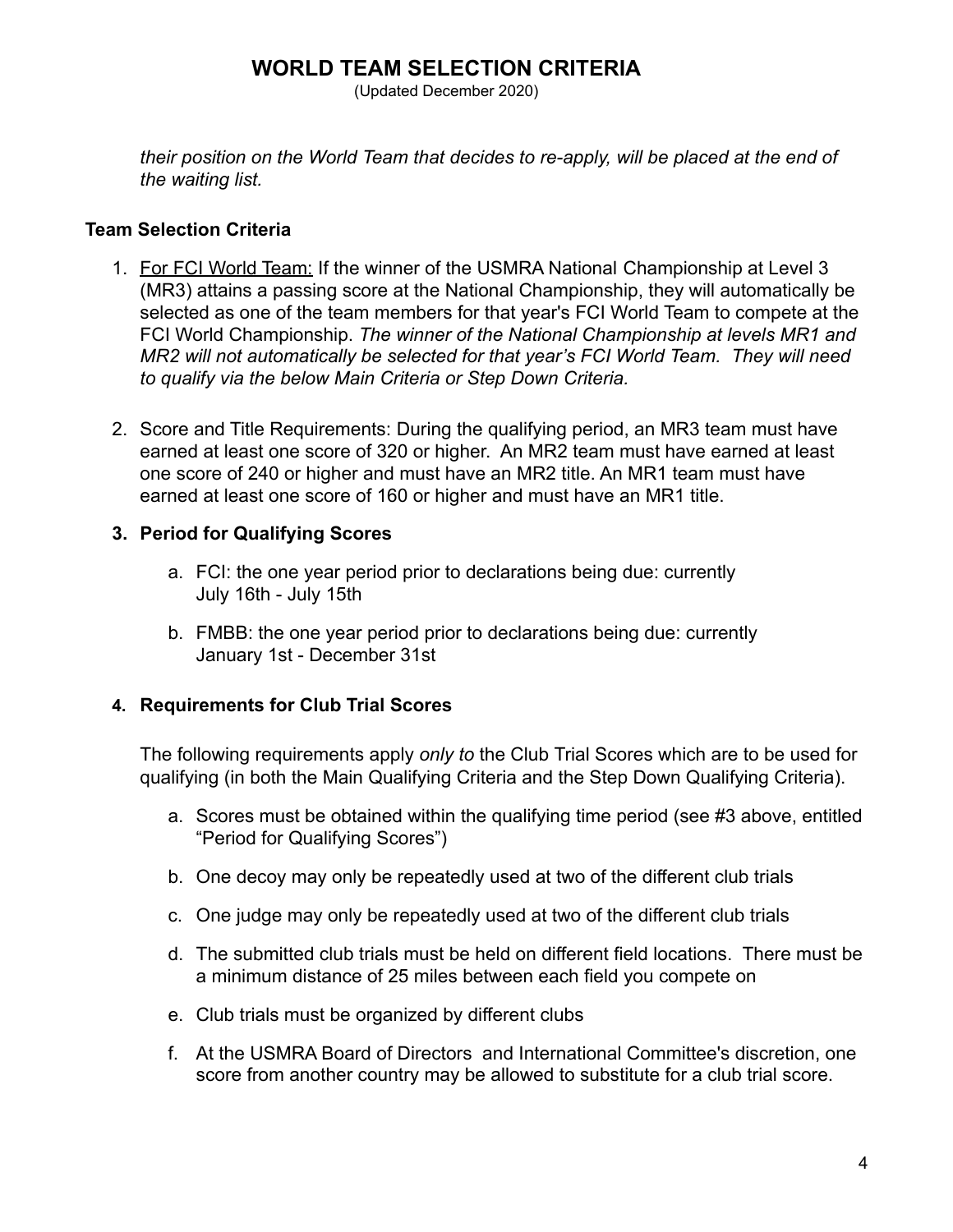(Updated December 2020)

These requirements do not apply to the National Championship; for example, *if you attend a club trial that has the same decoy as Nationals, your score will still be allowed.*

#### <span id="page-4-0"></span>**Main Qualifying Criteria Formulas**

FCI Main Qualifying Formula: Competing in either the USMRA National Championship, FMBB Championship, Dutch Shepherd Championship or any other world Mondioring Championship, that takes place during the qualifying period, is mandatory if you are applying utilizing this FCI Main Qualifying Criteria Formula.

If a competitor competes at the USMRA National Championship, that is the score that is used regardless of if they competed at the FMBB Championship, Dutch Shepherd Championship or any other world Mondioring Championship. However, if a competitor only competes at a world championship (currently just FMBB or Dutch Shepherd) that score may be used in lieu of a USMRA National Championship score.

Team selection will be by ranking a weighted average score of 2 Club Trial scores and the National Championship score, applying a coefficient of 4 to the National Championship score. The Club Trial scores will be the two highest *passing* scores from USMRA Club trials that meet the requirements for club trial scores *(see #4 above, entitled "Requirements for Submitted Club Trial Scores").* Weighted average score = (Club Trial Score 1 + Club Trial Score 2 + 4xNational Championship Score)  $\div$  6. The weighted average score will be ranked from highest to lowest with others meeting this criterion.

FMBB Main Qualifying Formula: Team selection will be by the mean average of three scores, all at the level that you are applying to compete. The USMRA National Championship score may be used even if it is not a passing score. All USMRA Club trial scores used must be passing scores that meet the requirements for club trial scores *(see #4 above, entitled "Requirements for Submitted Club Trial Scores")*. Mean average = (Trial Score 1 + Trial Score  $2 +$  Trial Score 3)  $\div$  3. The mean average of the three scores will be ranked from highest to lowest with others meeting this criterion.

#### <span id="page-4-1"></span>**Step Down Criteria Formulas**

In cases where the World Team cannot be filled utilizing the Main Qualifying Criteria, the International Committee will have the right to recommend additional team members using the following Step Down Criteria for team selection (below).

FCI Step Down Criteria Formulas:

1. **Members that attended Nationals that have two club scores**, either passing or non-passing, that meet the requirements for club trial scores *(see #4 above, entitled "Requirements for Submitted Club Trial Scores")*. Team selection will be by a weighted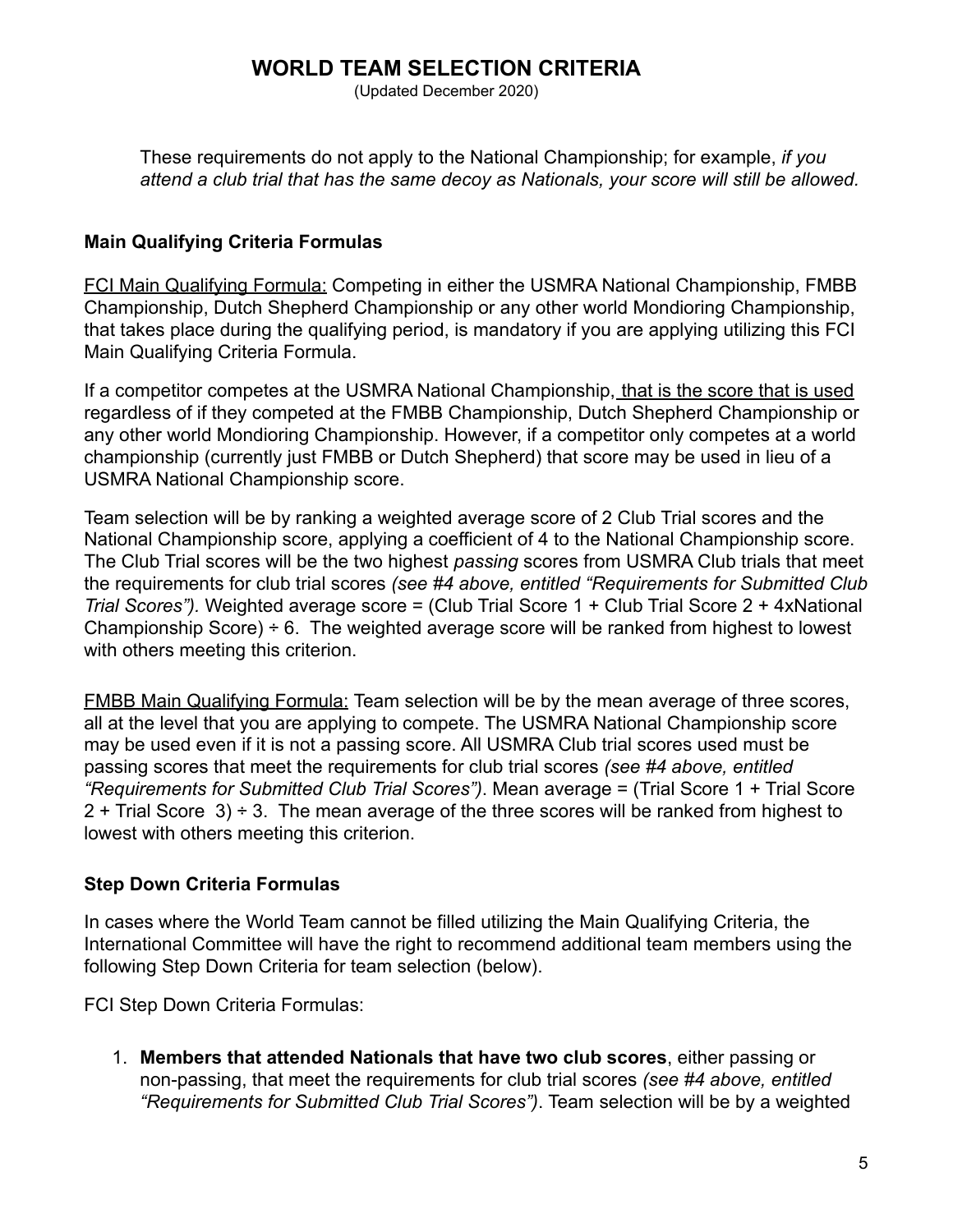(Updated December 2020)

average of the three scores applying a coefficient of 4 to the National Championship score. Weighted average score = (Club Trial Score 1 + Club Trial Score 2 + 4xNational Championship Score)  $\div$  6. The weighted average score will be ranked from highest to lowest with others meeting this criterion and then will be ranked in that order below the qualifiers meeting the Main Qualifying Criteria.

- 2. **Members that attended Nationals and have only one club score**, either passing or non-passing, that meet the requirements for club trial scores *(see #4 above, entitled "Requirements for Submitted Club Trial Scores")*. Team selection will be by the weighted average of one Club Trial and the National Championship score applying a coefficient of 2 to the National Championship score. Weighted average formula = (Club Trial Score  $+$  2xNational Championship Score)  $\div$  3. The weighted average scores will be ranked from highest to lowest with others meeting this criterion and then ranked in that order below the qualifiers meeting the #1 Step Down Criteria.
- 3. **Members that did not attend Nationals that have three club passing scores**, that meet the requirements for club trial scores *(see #4 above, entitled "Requirements for Submitted Club Trial Scores")*. Team selection will be by the mean average of the three scores. Mean average = (Trial Score 1 + Trial Score 2 + Trial Score 3)  $\div$  3. The mean average scores will be ranked from highest to lowest with others meeting this criterion and then ranked in that order below the qualifiers meeting the #2 Step Down Criteria.
- 4. **Members that did not attend Nationals and have two club passing scores**, that meet the requirements for club trial scores *(see #4 above, entitled "Requirements for Submitted Club Trial Scores")*. Team selection will be by the mean average of the two scores. Mean average = (Trial Score 1 + Trial Score 2)  $\div$  2. The mean average scores will be ranked from highest to lowest with others meeting this criterion and then ranked in that order below the qualifiers meeting the #3 Step Down Criteria.

FMBB Step Down Criteria Formulas:

**Members that have achieved three scores**. These scores may include 3 passing or non-passing club scores that meet the requirements for club trial scores *(see #4 above, entitled "Requirements for Submitted Club Trial Scores")*. Nationals can also count as one of the scores, but is not required. Team selection will be by the mean average of the three scores. Mean average = (Trial Score  $1 +$  Trial Score  $2 +$  Trial Score  $3) \div 3$ . The mean average scores will be ranked from highest to lowest with others meeting this criterion and then will be ranked in that order below the qualifiers meeting the Main Qualifying Criteria.

**Members that have achieved two scores**. These scores may include 2 passing or non-passing club scores that meet the requirements for club trial scores *(see #4 above, entitled "Requirements for Submitted Club Trial Scores")*. Nationals can also count as one of the scores, but is not required. Team selection will be by the mean average of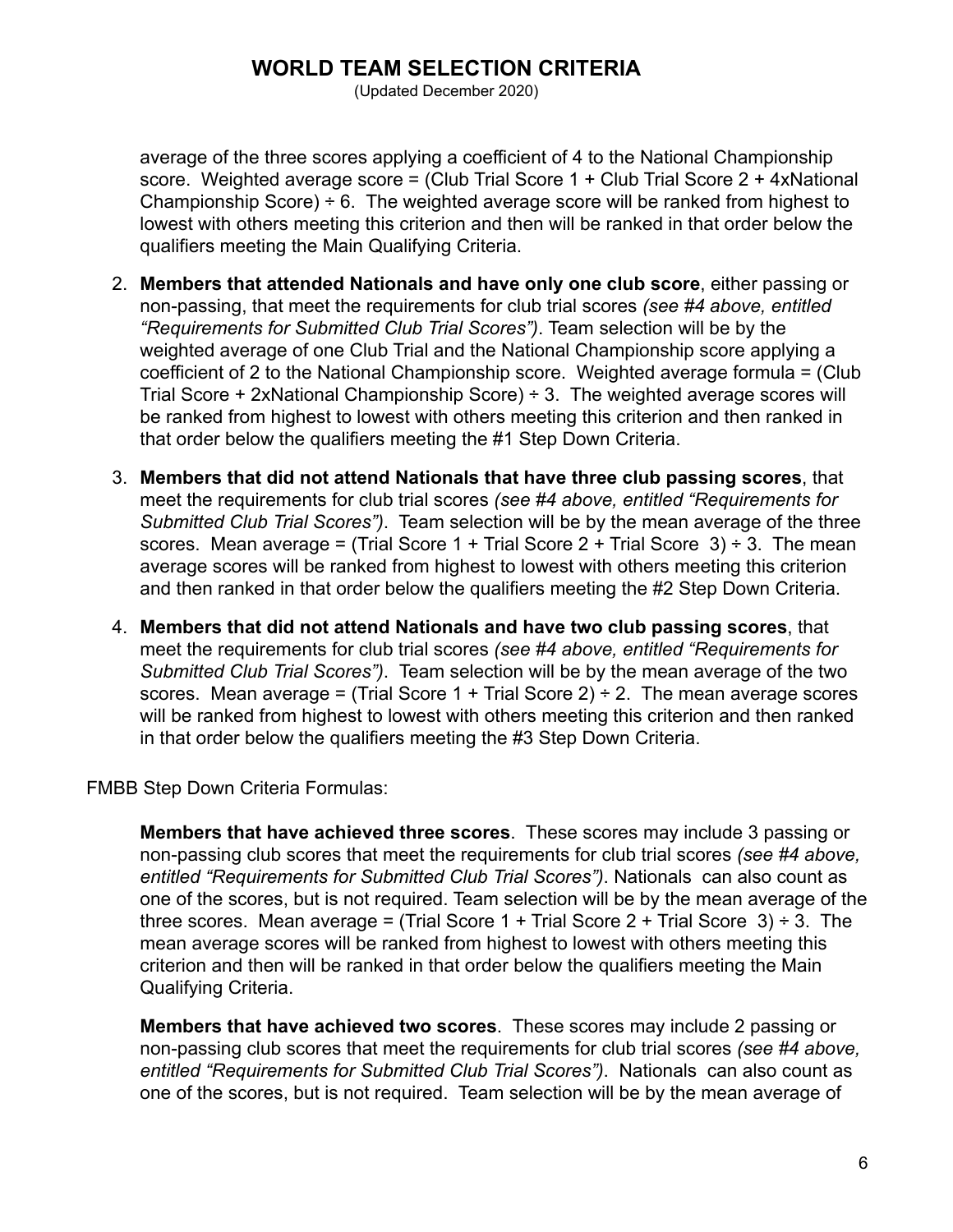(Updated December 2020)

the two scores. Mean average = (Trial Score 1 + Trial Score 2)  $\div$  2. The mean average two scores will be ranked from highest to lowest with others meeting this criterion and then ranked in that order below the others meeting the #1 Step Down Criteria.

#### <span id="page-6-0"></span>**Tie Breakers**

Tie Breakers for FCI Main Criteria and FCI Step Down #1 and #2: In the event of a tie of the weighted average score, the higher score at the National Championship will be the tie breaker. If the National Championship total score is also a tie, the higher total score of the protection exercises at the National Championship will be the tie breaker. If there is still a tie, the higher jump points at the National Championship would win, followed by higher obedience points, followed by the age of the dog where the younger dog would win.

Tie Breakers for FMBB Main Criteria, FMBB Step Down and FCI Step Down #3 and #4: In the event of a tie of the mean average score, the higher total score of the protection exercises of all scores used in the formula will be the tie breaker. If there is still a tie, the higher total jump points of all scores used in the formula would win, followed by higher total obedience points of all scores used in the formula, followed by the age of the dog where the younger dog would win.

# <span id="page-6-1"></span>**TEAM LEADER SELECTION**

- 1. The Team Leader will be selected on the basis of experience and skills required. Preference will be given to an individual who has been a member of an international team. The Team Leader should have proven skills in team building, getting things done under pressure, international travel experience, and the ability to communicate in a professional manner with the event organizers.
- 2. The Team Leader should reflect the highest level of good sportsmanship, ethics and conduct in our sport and organization. The Team Leader must have had no documented and/or verifiable record of poor sportsmanship, misconduct or animal abuse within the qualifying period (see above, #3, entitled "Period for Qualifying Scores").
- 3. The Team Leader must be a member in good standing with the USMRA. The membership form for the USMRA can be found at <https://www.usmondioring.org>.
- 4. The FMBB Team Leader must also be a member in good standing with the AWMA. The membership form for AWMA can be found at [www.workingmalinois.org](http://www.workingmalinois.org).
- 5. The FMBB Team Leader will be under the auspices and guidelines of the AWMA (http://www.workingmalinois.org). There is a designated team leader for each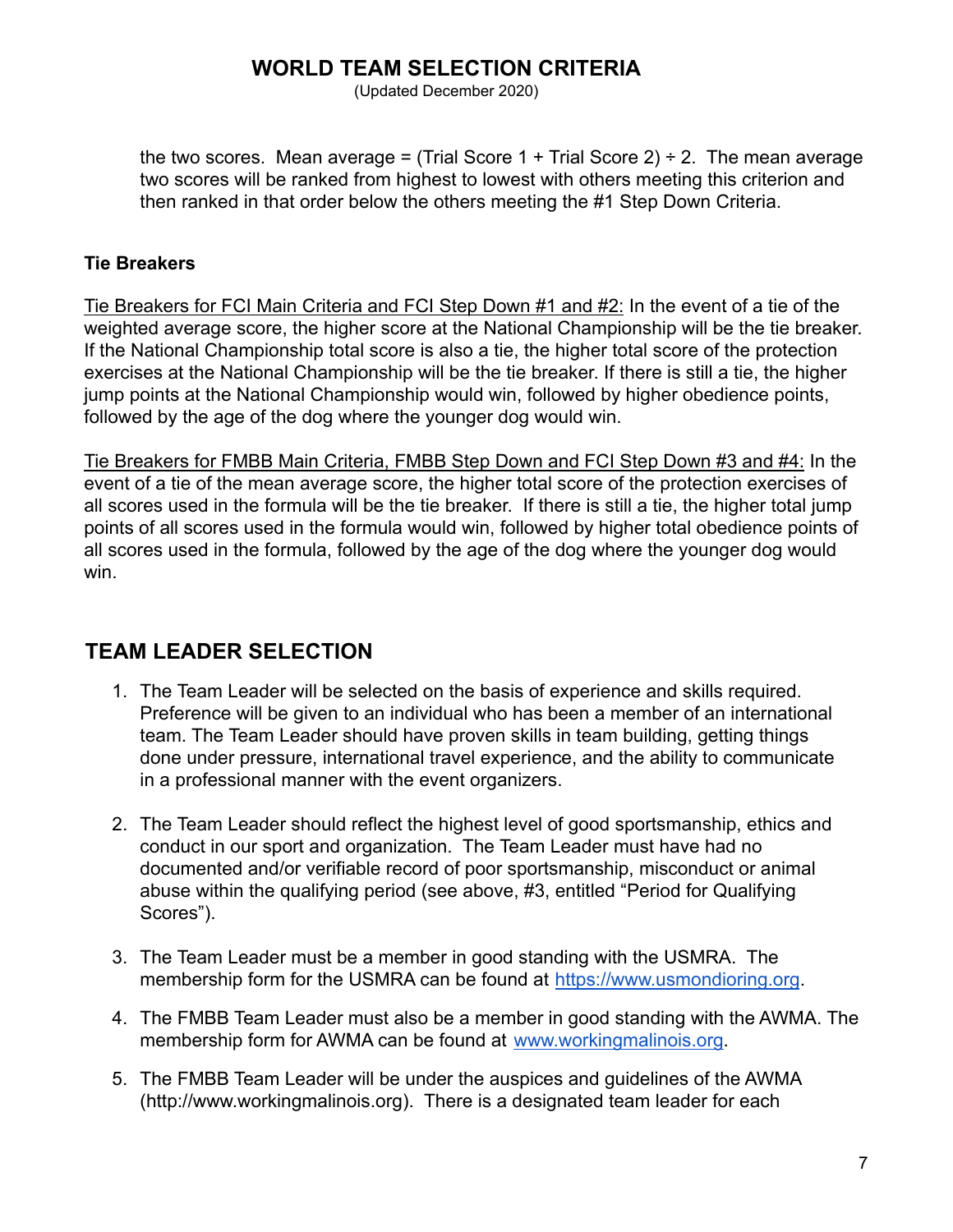(Updated December 2020)

discipline (IGP, Agility etc) that the AWMA sends to the FMBB Championships. The FMBB Mondioring Team Leader will collaborate with the other disciplines' Team Leaders to complete requirements for their specific discipline.

- 6. Complete the declaration form for Team Leader found on the [USMRA website's](http://www.usmondioring.org/international/) [International Page](http://www.usmondioring.org/international/) by the deadline below:
	- a. For FCI World Championship Team: July 15 at midnight PST (of the year of the championship).
	- b. For FMBB Championship Team: December 31st at midnight PST (of the year preceding the championship).
	- c. **If the declaration form and required attachments (listed below) are not received and correct, by the above deadlines, the competitor will not be considered for the team.**
	- d. Note: The Team Leader is not required to pay a deposit.
- 7. The form requires the following attachments:
	- a. Cover letter (The cover letter should make a statement of why you desire to be the Team Leader)
	- b. Resume (The resume should include a short history of trialing experience, previous team leader experience, foreign travel experience and support the required skills of organization, good communication, team building, general leadership and clear judgment)
	- c. Copy of your passport
	- d. Photo of you

## <span id="page-7-0"></span>**WORLD TEAM RESPONSIBILITIES AND FINANCIAL CONSIDERATIONS**

- 1. Timely communication is imperative. All inquiries must be responded to within a 24-hour period. This applies to communication from both the international committee chair as well as the team leader.
- 2. Submission of the team declaration form constitutes a commitment to follow instructions from the World Team Leader and Championship officials, appearing on field for competition and for all ceremonies promptly, and in complete team uniform.
- 3. Declared World Team Members and Team Leader agree to and are prepared to pay for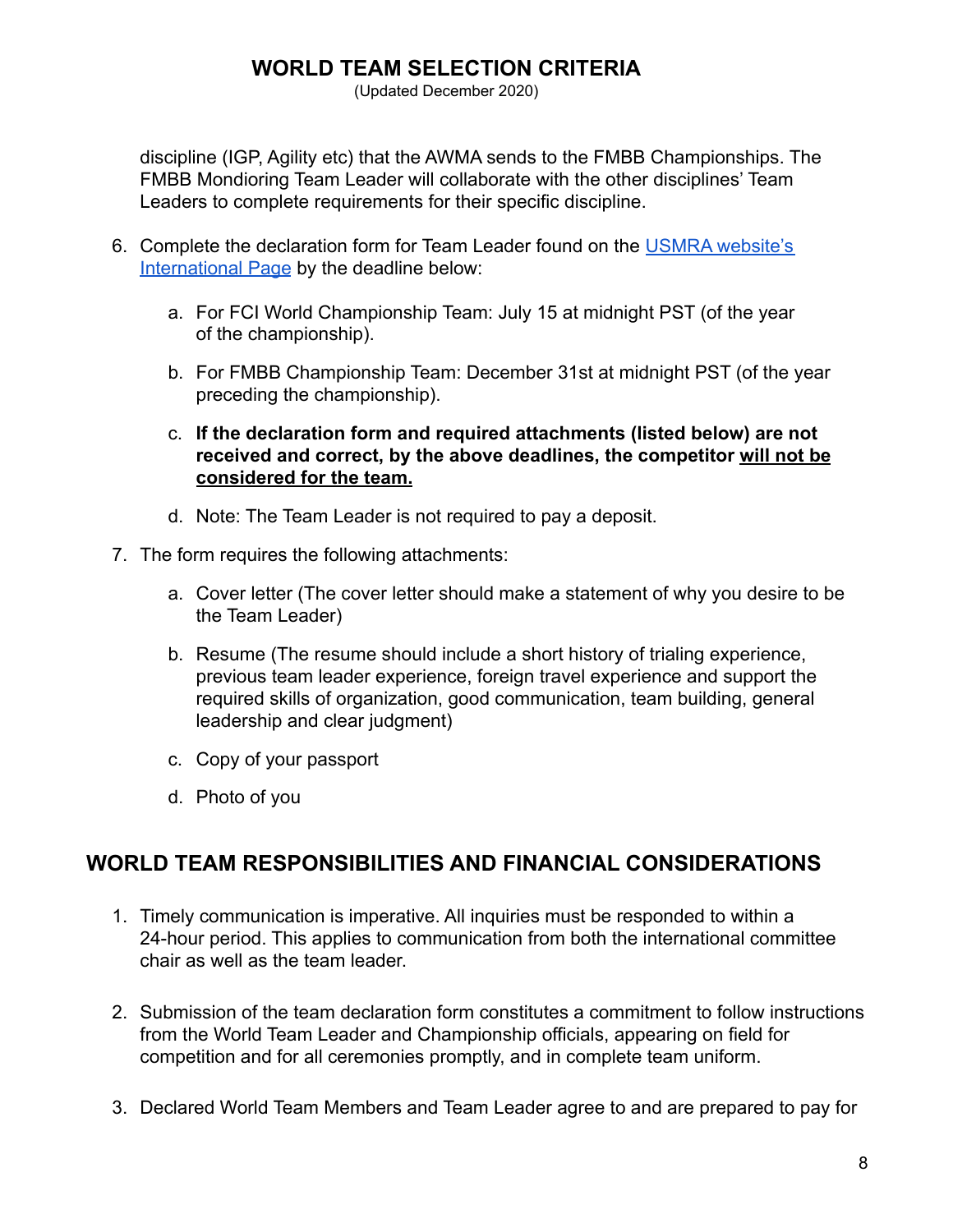(Updated December 2020)

all costs relating to their participation on the World Team, including the entry fee, uniform, travel, meals and lodging for themselves and their dogs.

4. If the money is available, the USMRA will pay for the entry and uniform. If a declared team member withdraws after the USMRA has made financial outlay, this individual will be responsible for losses incurred by the USMRA, relating to their World Team involvement. *Any declared team member declining or forfeiting their position on the World Team that decides to re-apply, will be placed at the end of the waiting list.*

### <span id="page-8-0"></span>**INTERNATIONAL COMMITTEE RESPONSIBILITIES AND SELECTION PROCESS**

- 1. Works directly with the USMRA Secretary to update the [USMRA website's International](http://www.usmondioring.org/international/) [Page](http://www.usmondioring.org/international/) and declaration forms at least two (2) months prior to declarations being due to USMRA for each world event.
- 2. Sends an official communication to all USMRA members no later than one (1) month prior to USMRA team declarations being due reminding all teams interested to submit their request. Requests for the Team Leader position will be sent out at the same time.
- 3. Reviews declarations submitted to ensure every detail of eligibility, entry and team logistics has been addressed and completed.
- 4. Be current on international travel requirements with dogs and the current championship policies.
- 5. Works with the USMRA Treasurer and Team Leader to ensure that any approved costs are paid. Following the World Championships, the International Chair will inform the USMRA's Treasurer to refund Team Members deposits' (who competed).
- 6. Reminds the USMRA Board of Directors to schedule a conference call in advance for the timely approval of the World Team before their deadline (see #8).
- 7. The International Committee Chair will make the Team Leader and World Team members' recommendation to the USMRA Board of Directors within the 10 days following the declaration deadline (by July 25th for FCI, and by January 10th for FMBB).
- 8. The USMRA Board of Directors will review and approve the final team within 5 days of receiving the recommendation from the International Committee Chair (no later than July 30th for FCI, and January 15th for FMBB).
- 9. Once the USMRA Board of Directors has approved the team (FCI July 30th / FMBB January 15th), the USMRA International Committee Chair will contact each candidate